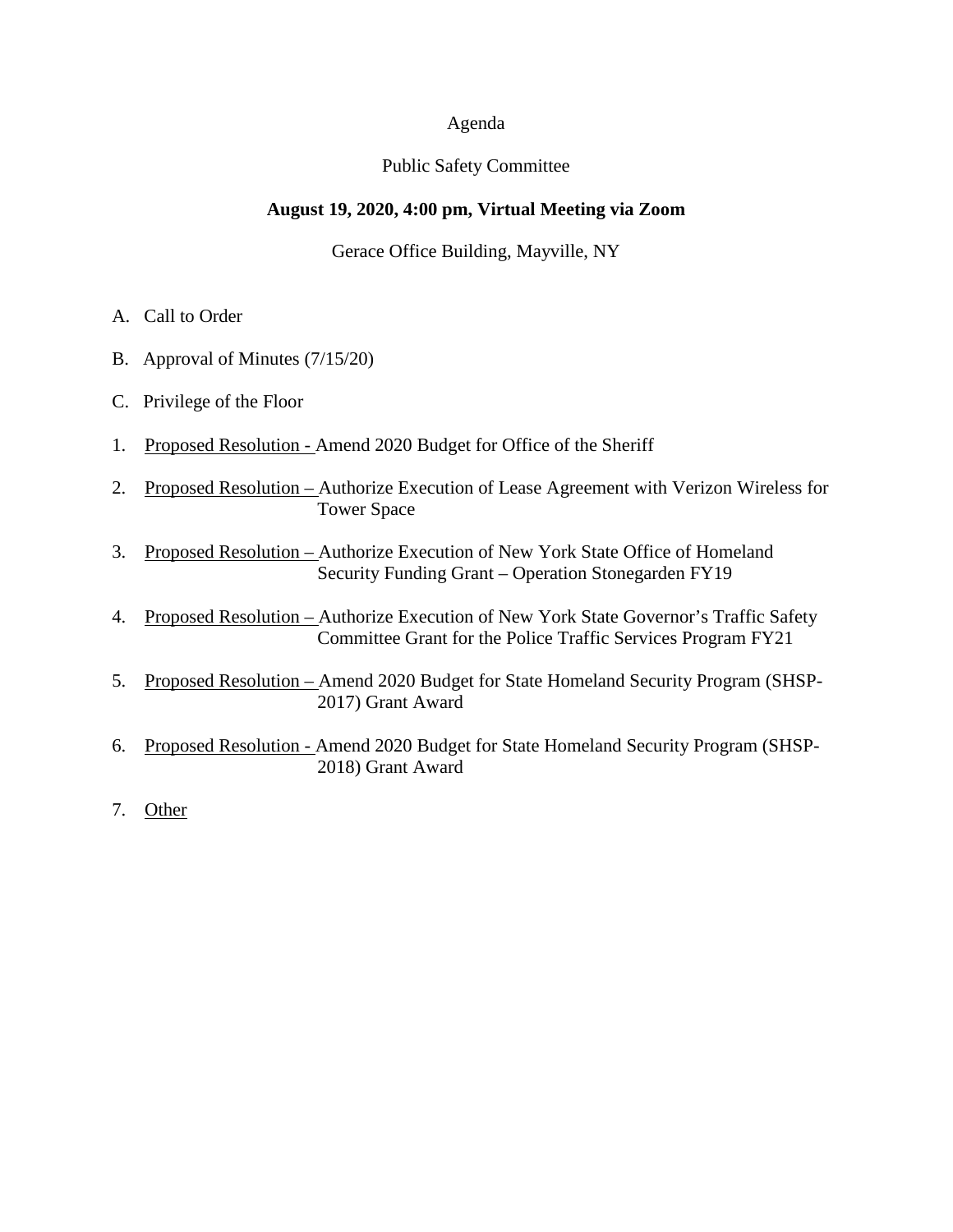## **CHAUTAUQUA COUNTY RESOLUTION NO.\_\_\_\_\_\_\_\_\_\_\_\_\_**

**TITLE:** Amend 2020 Budget for Office of the Sheriff

**BY:** Public Safety and Audit & Control Committees:

**AT THE REQUEST OF:** County Executive Paul M. Wendel, Jr.:

WHEREAS, some Office of the Sheriff expenses have exceeded initial budgetary estimates, as well as some appropriations have a surplus; now therefore be it

RESOLVED, That the Director of Finance is hereby authorized and directed to make the following changes to the 2020 Adopted Budget:

|                                   | <b>INCREASE APPROPRIATION ACCOUNTS:</b>                          |       |           |  |  |  |
|-----------------------------------|------------------------------------------------------------------|-------|-----------|--|--|--|
| A.3110.GRNT.2                     | Equipment - Sheriff - Sheriff Grants                             |       | \$50,000  |  |  |  |
|                                   | Contractual - Pub Safety Communication - Pub Sfty Communications |       |           |  |  |  |
| A.3020.PSCN.4                     | <b>Network</b>                                                   |       | \$178,600 |  |  |  |
| A.3020.W911.4                     | Contractual - Pub Safety Communication - E911 Wireless           |       | \$14,400  |  |  |  |
|                                   |                                                                  | Total | \$243,000 |  |  |  |
| DECREASE APPROPRIATION ACCOUNT:   |                                                                  |       |           |  |  |  |
|                                   | Equipment - Pub Safety Communication - Pub Sfty Communications   |       |           |  |  |  |
| A.3020.PSCN.2                     | <b>Network</b>                                                   |       | \$178,600 |  |  |  |
|                                   |                                                                  |       |           |  |  |  |
| <b>INCREASE REVENUE ACCOUNTS:</b> |                                                                  |       |           |  |  |  |
| A.3110.GRNT.R438.9BMB             | <b>Federal Aid-Bomb Detection</b>                                |       | \$50,000  |  |  |  |
| A.3020.W911.R114.0000             | Non Property Tax Items-Surchg: Emerg Phone Sys                   |       | \$14,400  |  |  |  |
|                                   |                                                                  | Total | \$64,400  |  |  |  |

**\_\_\_\_\_\_\_\_\_\_\_\_\_APPROVED \_\_\_\_\_\_\_\_\_\_\_\_\_VETOES (VETO MESSAGE ATTACHED)**

\_\_\_\_\_\_\_\_\_\_\_\_\_\_\_\_\_\_\_\_\_\_\_\_\_\_\_\_\_\_\_\_\_\_ \_\_\_\_\_\_\_\_\_\_\_\_\_\_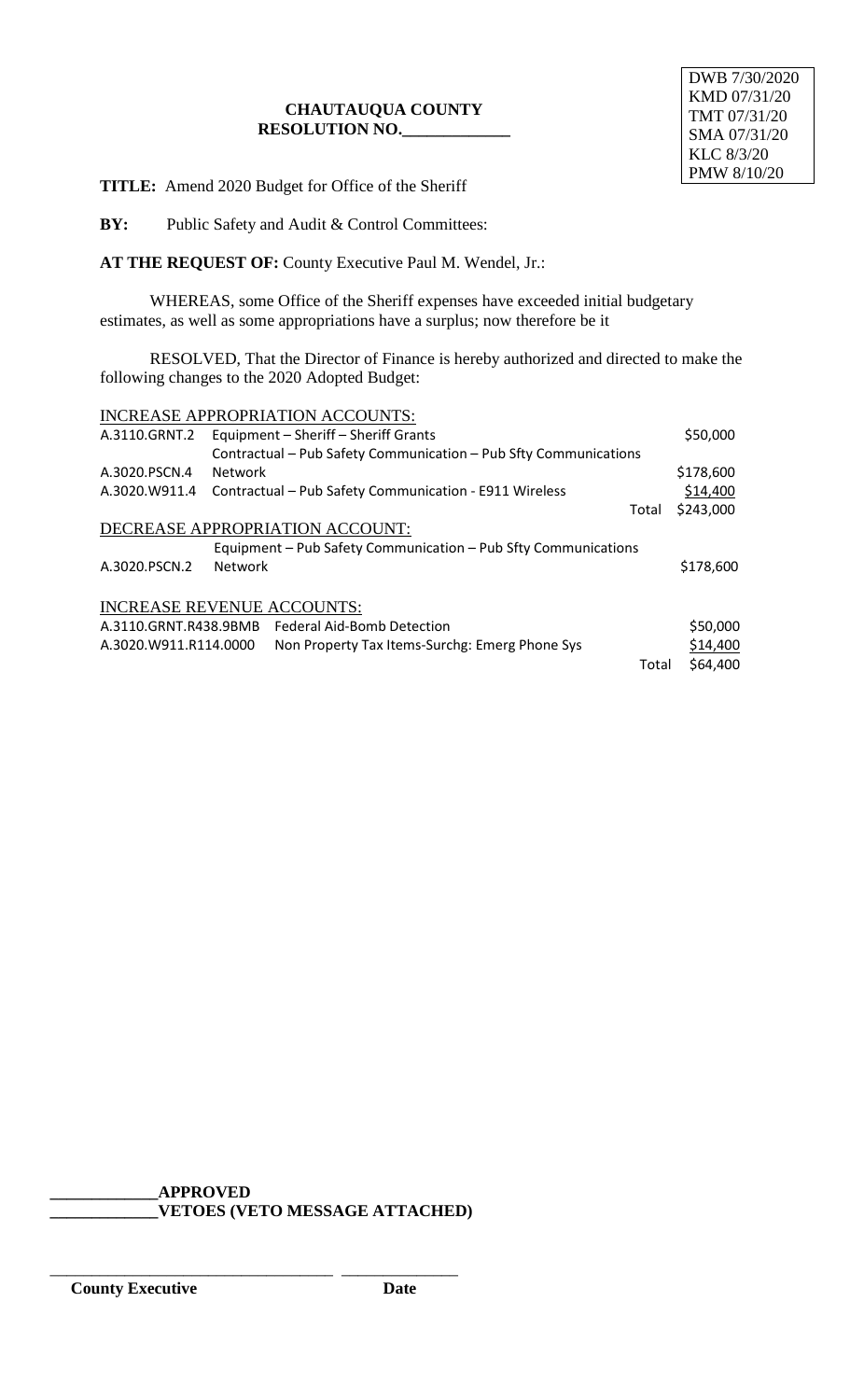## **CHAUTAUQUA COUNTY RESOLUTION NO. \_\_\_\_\_\_\_\_\_**

DWB 7/30/2020 KMD 7/31/20 TMT 08/03/20 SMA 08/03/20 KLC 08/03/20 PMW 8/10/20

**BY:** Public Safety and Audit & Control Committees:

AT THE REQUEST OF: County Executive Paul M. Wendel, Jr.:

WHEREAS, Verizon Wireless has negotiated a tentative contract with the County of Chautauqua to operate and maintain various communications equipment and an antenna at the County-owned tower located on Oak Hill Road in the Town of Carroll, New York; and

WHEREAS, there is sufficient space at the County-owned tower to accommodate the communications equipment of Verizon Wireless and such tower space is not needed for public (governmental) purposes, and use of such tower space engenders no additional cost to the County; and

WHEREAS, the parties have agreed to lease with a five (5) year term; and

WHEREAS, this revenue is not included in the 2020 Adopted Budget; now therefore be it

RESOLVED, The Chautauqua County Executive is hereby authorized and empowered to execute the lease agreement with Verizon Wireless granting the right to maintain an antenna and communications equipment at the County-owned tower located on Oak Hill Road in the Town of Carroll; and also be it

RESOLVED, That the A Fund Balance is appropriated as follows:

DECREASE THE USE OF FUND BALANCE: A.----.----.917.0000 Unassigned Fund Balance—Unassigned Fund Balance \$4,250

;and be it further

RESOLVED, The Director of Finance is hereby authorized and directed to make the following changes to the 2020 Adopted Budget:

INCREASE REVENUE ACCOUNT:

A.3020.PSCN.R241.0TWR Use of Money & Property-Rental: Tower Lease \$4,250

## **\_\_\_\_\_\_\_\_\_\_\_\_\_APPROVED \_\_\_\_\_\_\_\_\_\_\_\_\_VETOES (VETO MESSAGE ATTACHED)**

**\_\_\_\_\_\_\_\_\_\_\_\_\_\_\_\_\_\_\_\_\_\_\_\_\_\_\_\_\_\_\_\_\_\_\_\_ \_\_\_\_\_\_\_\_\_\_\_\_\_**

**County Executive Date**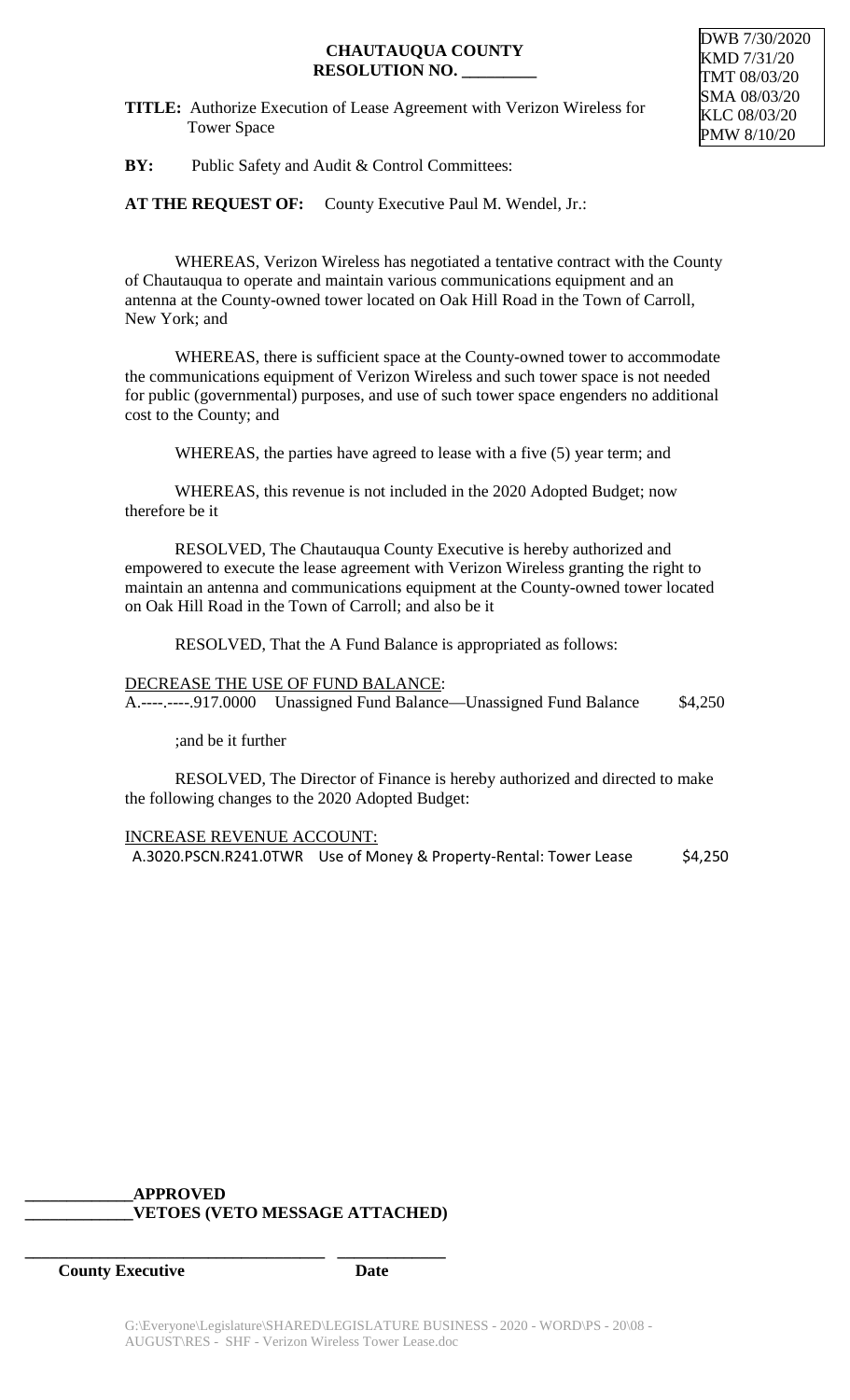#### **CHAUTAUQUA COUNTY RESOLUTION NO. \_\_\_\_\_\_\_\_\_**



**TITLE:** Authorize Execution of New York State Office of Homeland Security Funding Grant—Operation Stonegarden FY19

**BY:** Public Safety and Audit & Control Committees:

**AT THE REQUEST OF:** County Executive Paul M. Wendel, Jr.:

WHEREAS, the County Sheriff's Office received notice that the State of New York Office of Homeland Security approved the application submitted to the Office of Homeland Security and Emergency Services Program Grant for the further implementation Operation Stone Garden; and

WHEREAS, the State of New York will provide funding for a FY19 grant in the amount of \$76,383.26, with no local funds, for a contract period of September 1, 2019 through August 31, 2022; and

WHEREAS, this grant is included in the 2020 Adopted Budget so no budget amendments are needed; now therefore be it

RESOLVED, That the County Executive is authorized to execute an agreement to secure the grant funding with the New York State Office of Homeland Security.

## **\_\_\_\_\_\_\_\_\_\_\_\_\_APPROVED \_\_\_\_\_\_\_\_\_\_\_\_\_VETOES (VETO MESSAGE ATTACHED)**

**\_\_\_\_\_\_\_\_\_\_\_\_\_\_\_\_\_\_\_\_\_\_\_\_\_\_\_\_\_\_\_\_\_\_\_\_ \_\_\_\_\_\_\_\_\_\_\_\_\_**

**County Executive Date**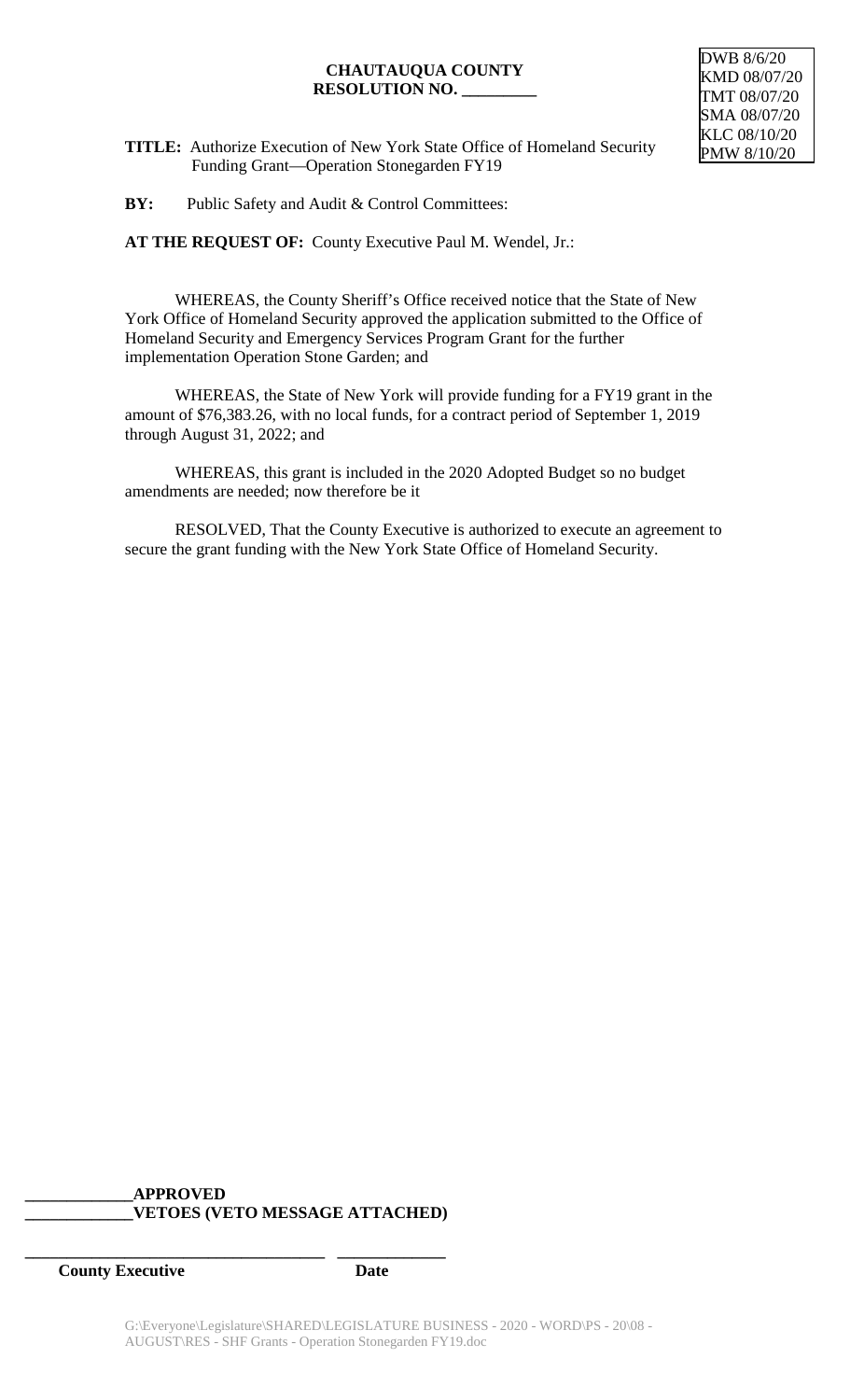## **CHAUTAUQUA COUNTY RESOLUTION NO. \_\_\_\_\_\_\_\_\_**

**TITLE:** Authorize Execution of New York State Governor's Traffic Safety Committee Grant for the Police Traffic Services Program FY21

**BY:** Public Safety and Audit & Control Committees:

**AT THE REQUEST OF:** County Executive Paul M. Wendel, Jr.:

WHEREAS, the Chautauqua County Sheriff received notice the State of New York Governor's Traffic Safety Committee has approved the application submitted for the Police Traffic Services Program; and

WHEREAS, the State of New York will provide funding in the amount of \$18,750 with no local funds required for the contract period from October 1, 2020 to September 30, 2021; and

WHEREAS, this grant is new to the Chautauqua County Office of the Sheriff and is not currently included in the 2020 Adopted Budget; now therefore be it

RESOLVED, The Chautauqua County Executive is authorized to execute the appropriate agreement with the New York State Governor's Traffic Safety Committee to secure the grant funding as set forth above; and also be it

RESOLVED, The Director of Finance is hereby authorized and directed to make the following changes to the 2020 Budget:

| <b>INCREASE APPROPRIATION ACCOUNT:</b> |                                                   |         |  |  |  |  |
|----------------------------------------|---------------------------------------------------|---------|--|--|--|--|
| A.3110.GRNT.1                          | Personal Services – Sheriff                       | \$1,000 |  |  |  |  |
| <b>INCREASE REVENUE ACCOUNT:</b>       |                                                   |         |  |  |  |  |
|                                        | A.3110.GRNT.R338.9000 NYS Aid—Other Public Safety | \$1,000 |  |  |  |  |

## **\_\_\_\_\_\_\_\_\_\_\_\_\_APPROVED \_\_\_\_\_\_\_\_\_\_\_\_\_VETOES (VETO MESSAGE ATTACHED)**

**\_\_\_\_\_\_\_\_\_\_\_\_\_\_\_\_\_\_\_\_\_\_\_\_\_\_\_\_\_\_\_\_\_\_\_\_ \_\_\_\_\_\_\_\_\_\_\_\_\_**

**County Executive Date**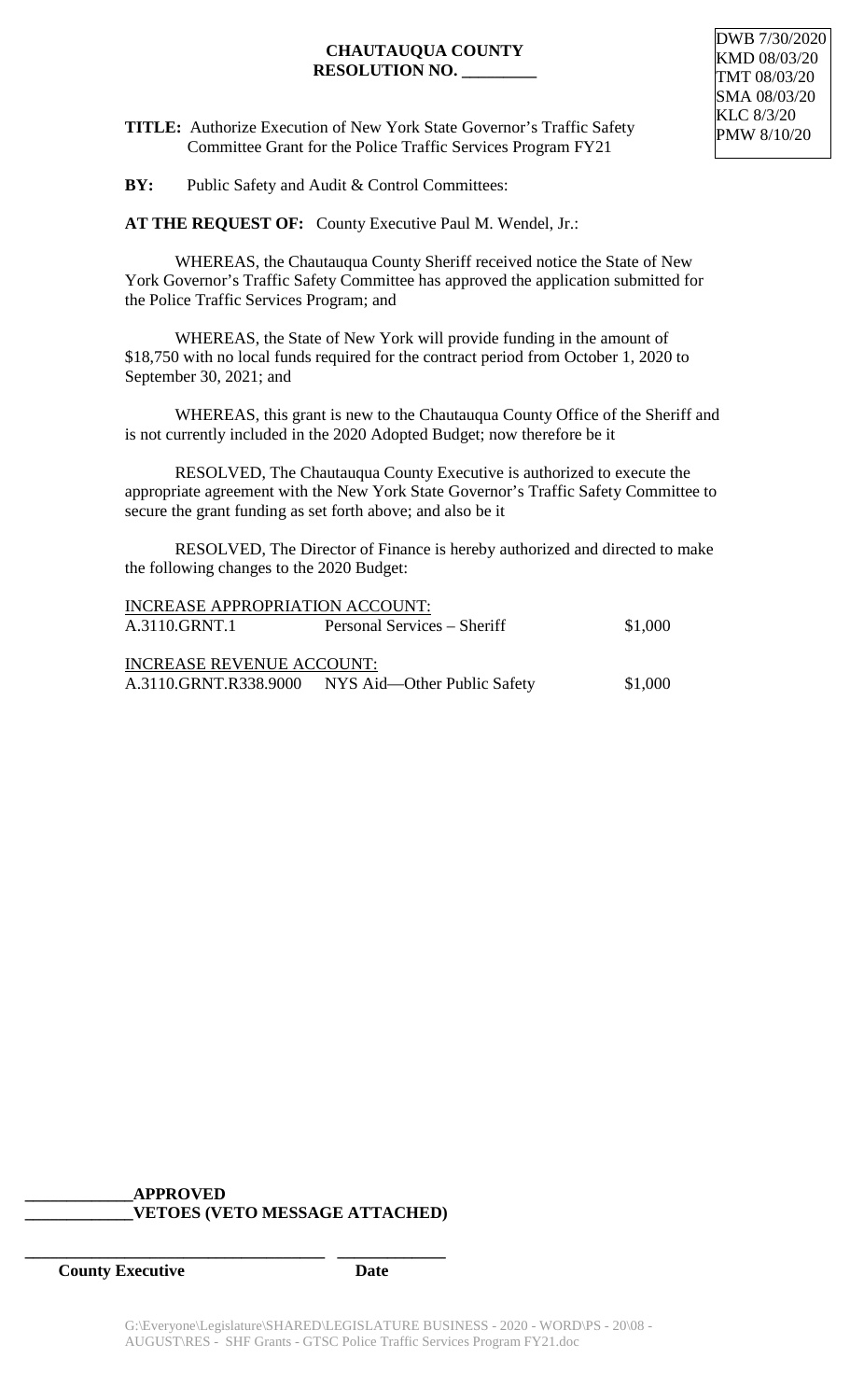# **CHAUTAUQUA COUNTY RESOLUTION NO.\_\_\_\_\_\_\_\_\_\_\_\_\_**

**JCG 7/28/20 KMD 7/28/20 TMT 7/30/20 SMA 7/30/20 KLC 8/3/20 PMW 8/10/20**

**TITLE:** Amend 2020 Budget for State Homeland Security Program (SHSP-2017) Grant Award

**BY:** Public Safety and Audit & Control Committees:

**AT THE REQUEST OF:** County Executive Paul M. Wendel, Jr.:

WHEREAS, the Chautauqua County Office of Emergency Services was awarded a grant in the amount of \$149,956.00 from the 2017 State Homeland Security Program; and

WHEREAS, the State of New York will provide funding for a FY17 grant with no local funds, per Contract #C969570 during the performance period of September 1, 2017 through August 31, 2020; and

WHEREAS, pursuant to Resolution 237-17, the County Executive was authorized to execute an agreement to secure the grant funding with the NYS Division of Homeland Security and Emergency Services; and

WHEREAS, some revenues and expenditures associated with this grant were not included in the 2020 operating budget; now therefore be it

RESOLVED, That the Director of Finance is hereby directed to make the following 2020 budgetary changes:

| INCREASE APPROPRIATION ACCOUNT:  |                                       |         |
|----------------------------------|---------------------------------------|---------|
|                                  | <b>Contractual-Emergency Services</b> | \$4,371 |
|                                  |                                       |         |
| <b>INCREASE REVENUE ACCOUNT:</b> |                                       |         |
| $A.3010$ R430.5004               | Federal Aid-Homeland Security         | \$4.371 |

# **\_\_\_\_\_\_\_\_\_\_\_\_\_APPROVED \_\_\_\_\_\_\_\_\_\_\_\_\_VETOES (VETO MESSAGE ATTACHED)**

\_\_\_\_\_\_\_\_\_\_\_\_\_\_\_\_\_\_\_\_\_\_\_\_\_\_\_\_\_\_\_\_\_\_ \_\_\_\_\_\_\_\_\_\_\_\_\_\_